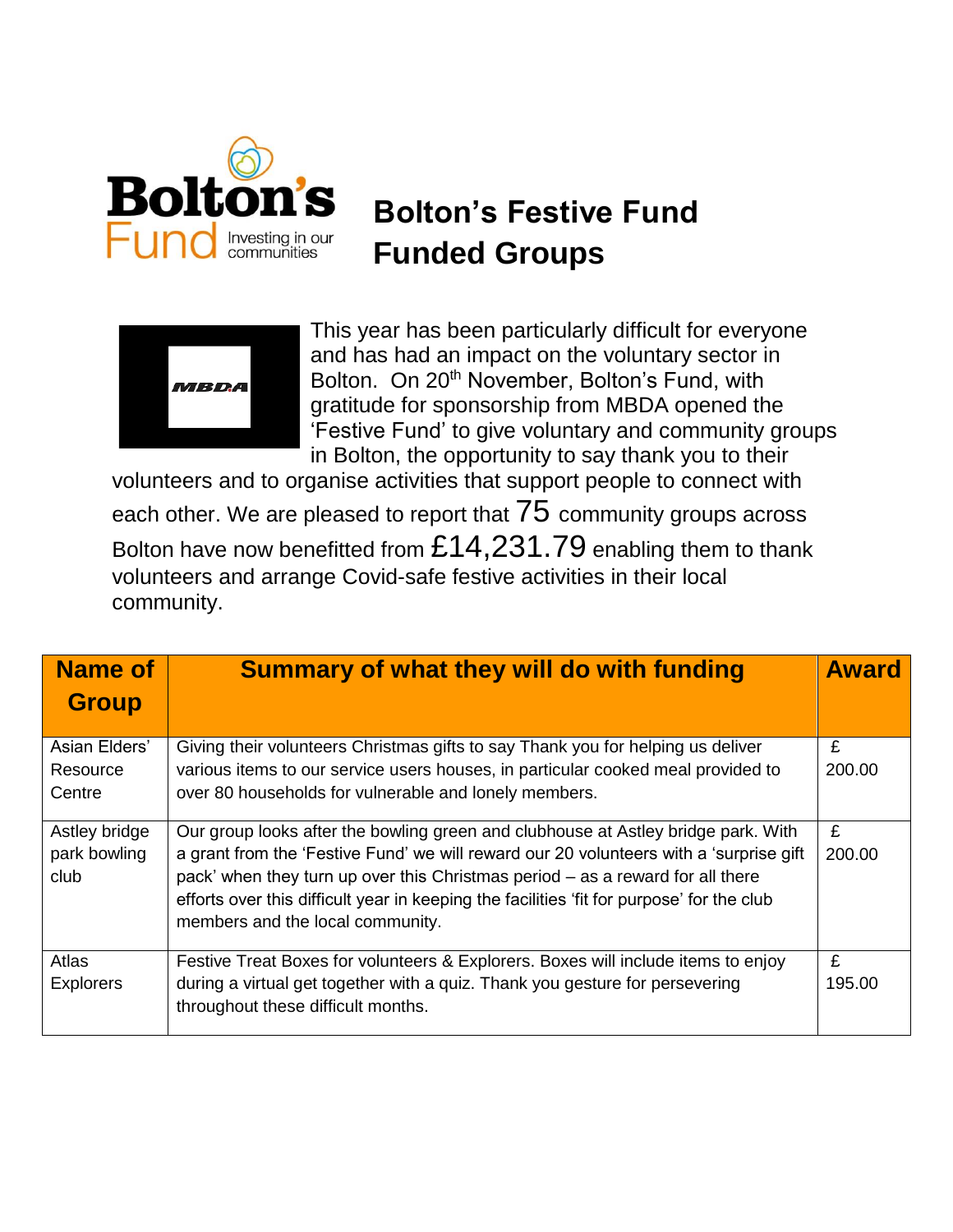| Bag the Bug                                   | As a thank you for all their hard work, we want to send a simple Christmas card to<br>all those who have volunteered since April. A small gesture to both send some<br>festive joy, but also acknowledge the effort each volunteer has gone to this year.<br>From sewers to delivery drivers, threaders and cutters, from age 11 to 87, we<br>would not have been able to send out over 20 THOUSAND PPE washbags to NHS<br>workers, care, staff, Teachers, students, hospice, McMillan. | £<br>200.00 |
|-----------------------------------------------|-----------------------------------------------------------------------------------------------------------------------------------------------------------------------------------------------------------------------------------------------------------------------------------------------------------------------------------------------------------------------------------------------------------------------------------------------------------------------------------------|-------------|
| <b>Banana</b><br>Enterprise<br><b>Network</b> | We would like to give a £10 shopping gift voucher to each volunteer working on our<br>"Save Rock Hall Farnworth" project as a token of our appreciation for their support<br>and time given to our project. We will match fund the cost using unrestricted<br>reserve funding.                                                                                                                                                                                                          | £<br>200.00 |
| <b>BAND</b>                                   | Covid has a massive impact on the mental health and wellbeing of our service<br>users and volunteers. Isolation has been one of the most difficult issues people<br>have faced and we are working our hardest to address this and to minimise it.<br>Christmas this year will be particular a difficult time for all. We want to give our<br>service users and volunteers a chance to reconnect with peers on a face-to-face<br>basis in order to rekindle hope for the coming year.    | £<br>200.00 |
| <b>Big Local</b><br>Partnership               | TwTH Big Local Volunteers have continued to develop and create opportunities to<br>engage with their communities and have a presence in the area despite the<br>challenges of Covid-19. Each have overcome technical barriers and have worked<br>hard to adapt to our new online world. I would like to arrange a special online<br>festive celebration to thank them for all their continued hard work and dedication.                                                                 | £<br>138.00 |
| Blackrod<br>Community<br>Group                | We will provide Christmas selection boxes to 200 children across Blackrod. These<br>will be distributed safely by volunteers in festive costumes. We will work with<br>Schools and Community/voluntary groups to identify families in need that would<br>benefit from this positive gesture. It will provide some light relief and be positive<br>distraction for some families and the volunteers who are able to get outside and<br>distribute these locally.                         | £<br>200.00 |
| <b>Bolton</b><br><b>Bridges</b>               | Put it towards funding gifts for our 80 residents staying with us in our homeless<br>hostels We have already started fundraising and receiving donations, just to give<br>them one gift will cost us over £400, so the £200 will really help us.                                                                                                                                                                                                                                        | £<br>200.00 |
| Blackrod<br>Sports and<br>Community<br>Centre | We will provide packs with Christmas templates to display at the community centre<br>windows and in homes across Blackrod. This will by uplifting and provide cheer<br>with people walking to schools, churches and shops throughout December. For all<br>ages and provide prizes for different age groups.                                                                                                                                                                             | £<br>150.00 |
| Bolton &<br>South<br>Lancashire<br>Community  | We will put together 10 Christmas hampers @ £20 each to gift to the children of<br>families who are refugees or asylum seekers in Bolton. We will work with City of<br>Sanctuary Bolton to help us distribute the hampers                                                                                                                                                                                                                                                               | £<br>200.00 |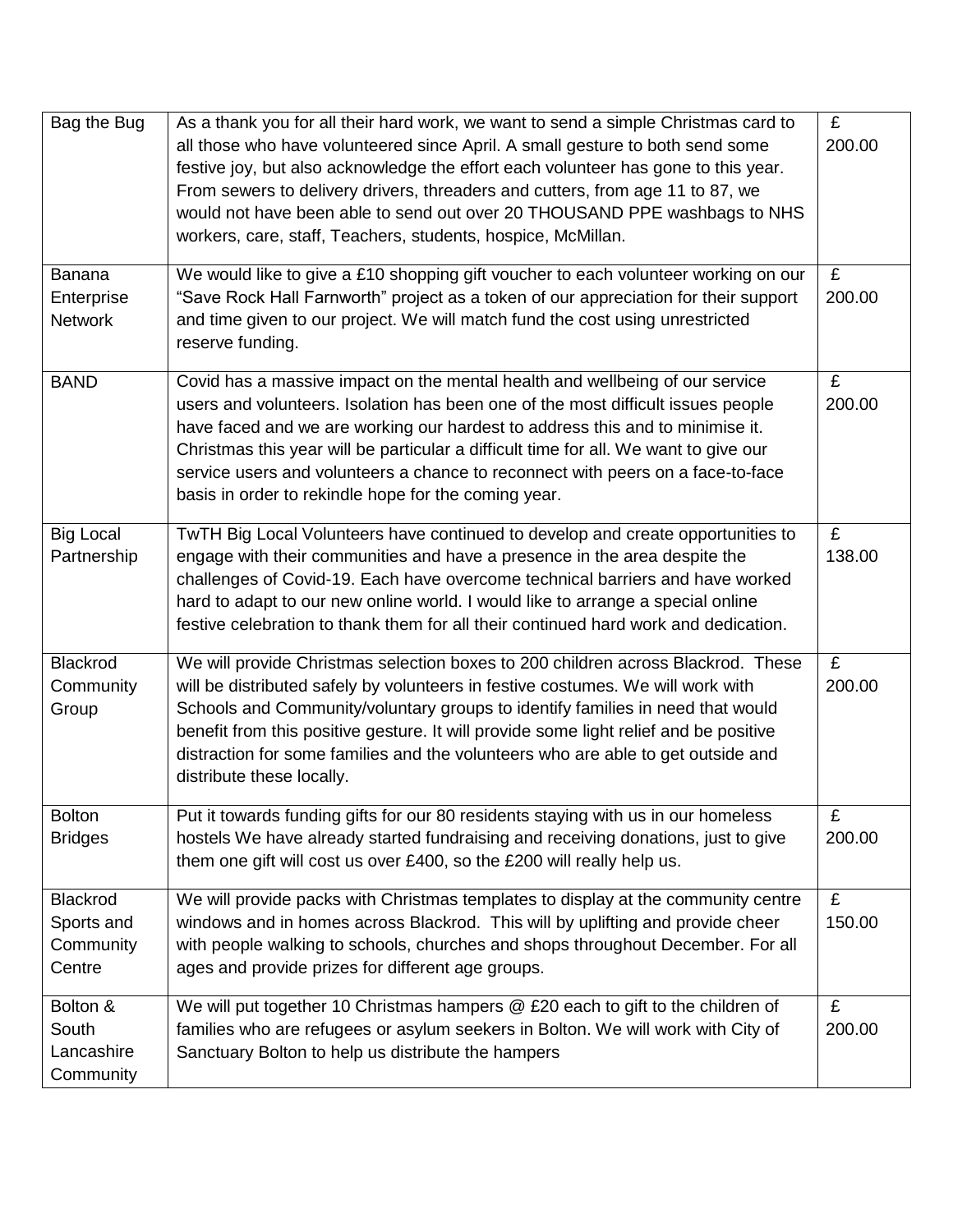| Rail                                                             |                                                                                                                                                                                                                                                                                                                                                                                                                                                                                                                                                           |             |
|------------------------------------------------------------------|-----------------------------------------------------------------------------------------------------------------------------------------------------------------------------------------------------------------------------------------------------------------------------------------------------------------------------------------------------------------------------------------------------------------------------------------------------------------------------------------------------------------------------------------------------------|-------------|
| Partnership                                                      |                                                                                                                                                                                                                                                                                                                                                                                                                                                                                                                                                           |             |
| <b>Bolton Carers</b><br>Support                                  | We will distribute a festive hamper to each of our trustees made up mainly of<br>carers, who themselves have had a challenging year. Despite this they have<br>remained committed to their volunteer roles with Bolton Carers Support and have<br>learned anything necessary to continue to meet via zoom etc. and have ensured<br>that the organisation has continued to deliver the best possible service to Bolton's<br>carers.                                                                                                                        | £<br>180.00 |
| <b>Bolton</b><br>Children's<br>Opportunity<br>Group              | Buy a small gift for all our members of staff/volunteers who have worked so hard in<br>keeping our group open during the pandemic, to provide services to some of the<br>most disadvantaged children in the borough.                                                                                                                                                                                                                                                                                                                                      | £<br>200.00 |
| <b>Bolton Deane</b><br>& Derby<br>Cricket &<br>Social Club       | To thanks our members who helped the club run smoothly during this pandemic.                                                                                                                                                                                                                                                                                                                                                                                                                                                                              | £<br>200.00 |
| <b>Bolton FM</b><br><b>CIC</b>                                   | We will broadcast a Christmas message campaign for 12 community<br>organisations-the messages would broadcast 3 times per day from 10th December<br>through to 2nd January 2021                                                                                                                                                                                                                                                                                                                                                                           | £<br>200.00 |
| <b>Bolton Hindu</b><br>Forum                                     | We are planning a Virtual Christmas Party on Christmas Day when we will have<br>games like Quiz, Bingo, Catchy Phrase etc. and will use to give prizes to winners<br>and to pay for some materials for workshops                                                                                                                                                                                                                                                                                                                                          | £<br>200.00 |
| <b>Bolton</b><br>Hindus' Age<br>Inspiration                      | We will give a small Festive Christmas Hamper to our elderly and vulnerable users<br>and our volunteers.                                                                                                                                                                                                                                                                                                                                                                                                                                                  | £<br>200.00 |
| <b>Bolton</b><br>Information<br>Advisory<br>Service              | On behalf of Bolton Parent Carers We will make up packs of a thermos mug and<br>some chocolate and include a card to remind them that we are thinking about them,<br>and a suggestion to use the thermos mug to make a brew, connect with a friend<br>and get out for a socially distanced walk.                                                                                                                                                                                                                                                          | £<br>198.00 |
| <b>Bolton North</b><br><b>East Wildlife</b><br><b>Trail NEWT</b> | We will create 60 Christmas Family bags for Breightmet, inside the bag will be<br>sweets, festive glider toy, snowman pinball game, Christmas sticker activity book,<br>gingerbread man crayons, map of Leverhulme Park, map of Seven Acres and 4<br>wood slices for children to decorate and hang on their Christmas tree. We will also<br>attempt to make an artificial Christmas tree on Bury Road, placed in a public<br>location to allow children to decorate it in their own time to avoid gathering which<br>will let people feel more connected. | £<br>200.00 |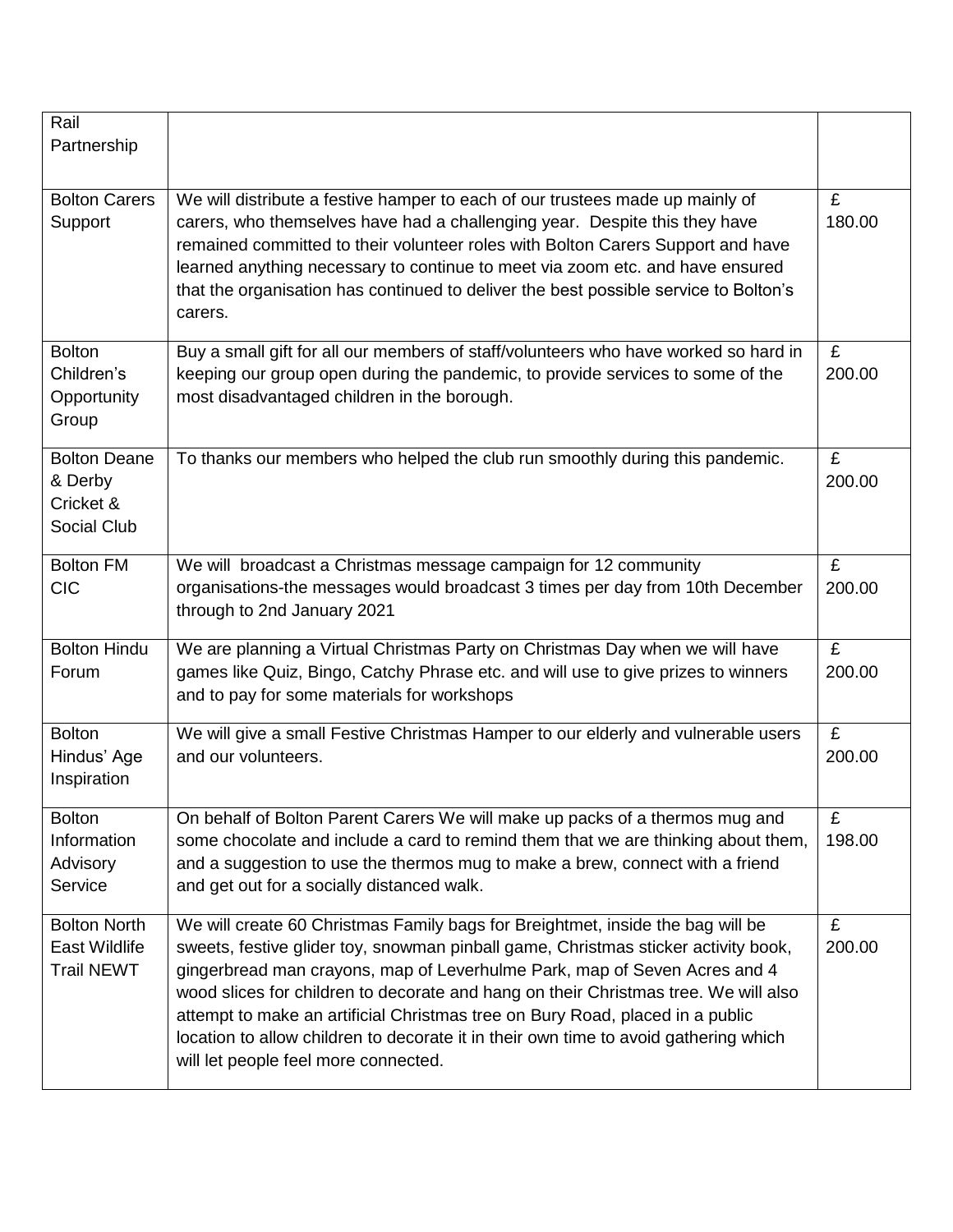| <b>BOLTON</b><br><b>MANDHATA</b><br>YOUTH                                  | Due to Covid, we have been unable to organises an Christmas party. As a group we<br>will instead reach out to our young members who have engaged in our zoom<br>activities and arrange an Christmas activity kit for the children. Their crafts will be<br>shared with other members on our message group.                                                                                                                                                                                            | $\overline{f}$<br>200.00 |
|----------------------------------------------------------------------------|-------------------------------------------------------------------------------------------------------------------------------------------------------------------------------------------------------------------------------------------------------------------------------------------------------------------------------------------------------------------------------------------------------------------------------------------------------------------------------------------------------|--------------------------|
| <b>Bolton Parent</b><br>Carers                                             | We will double up with BIAS to reach is parents and carers of 0-25's who have<br>special educational needs and disabilities to send out some chocolate and include a<br>card to remind them that we are thinking about them, and a suggestion to use the<br>thermos mug to make a brew, connect with a friend and get out for a socially<br>distanced walk.                                                                                                                                           | £<br>198.00              |
| <b>Bolton</b><br>Rainbow<br>community                                      | We will organise a virtual Christmas meal and run a festive cheer photo competition.                                                                                                                                                                                                                                                                                                                                                                                                                  | £<br>175.00              |
| <b>Bolton Station</b><br>Community<br>Development<br>Partnership           | We will send out festive gift bags for the families who use the foodbanks operated by<br>NICE. Volunteers will help with the distribution.                                                                                                                                                                                                                                                                                                                                                            | £<br>200.00              |
| <b>Bolton Town</b><br>Centre<br>Chaplaincy<br>and<br>Middlebrook<br>Angels | We will treat our volunteer chaplains to a takeaway carvery meal.                                                                                                                                                                                                                                                                                                                                                                                                                                     | £<br>95.00               |
| <b>Bolton</b><br>Wanderers<br>Community<br><b>Trust</b>                    | 2020 has been a really difficult year for everyone involved at BWCT. Despite this, our<br>volunteers have continued to have a huge impact on the positive work we do whether<br>that be through regularly checking in on our beneficiaries or being part of our<br>befriending service to help tackle social isolation in over 70's. We will provide our<br>volunteers with a small thank you gift this Christmas to show that their contribution is<br>appreciated and as vital to our work as ever. | £<br>135.00              |
| <b>Brazley</b><br><b>Residents CIC</b>                                     | Any funding we receive will be used to purchase gifts for the volunteers who help to<br>keep the Community Centre going. Opening, up/Locking up, cleaning and generally<br>making the Centre a welcoming place. They also redecorated during lockdown.<br>These volunteers, always hard working, have shown exceptional dedication since the<br>lifting of the lockdown to ensure the Centre was and continues to be Covid safe.                                                                      | £<br>200.00              |
| <b>Breaking</b><br><b>Barriers NW</b>                                      | The funding will be used to buy small gifts for our volunteers who have worked<br>tirelessly and relentlessly throughout 2 lockdowns and countless restrictions to<br>ensure we remain able to provide support and reassurance for the 1,100 families with<br>Disabled children across Bolton who rely on us. We have received no financial<br>support whatsoever during the pandemic and our volunteers have not even taken so                                                                       | £<br>200.00              |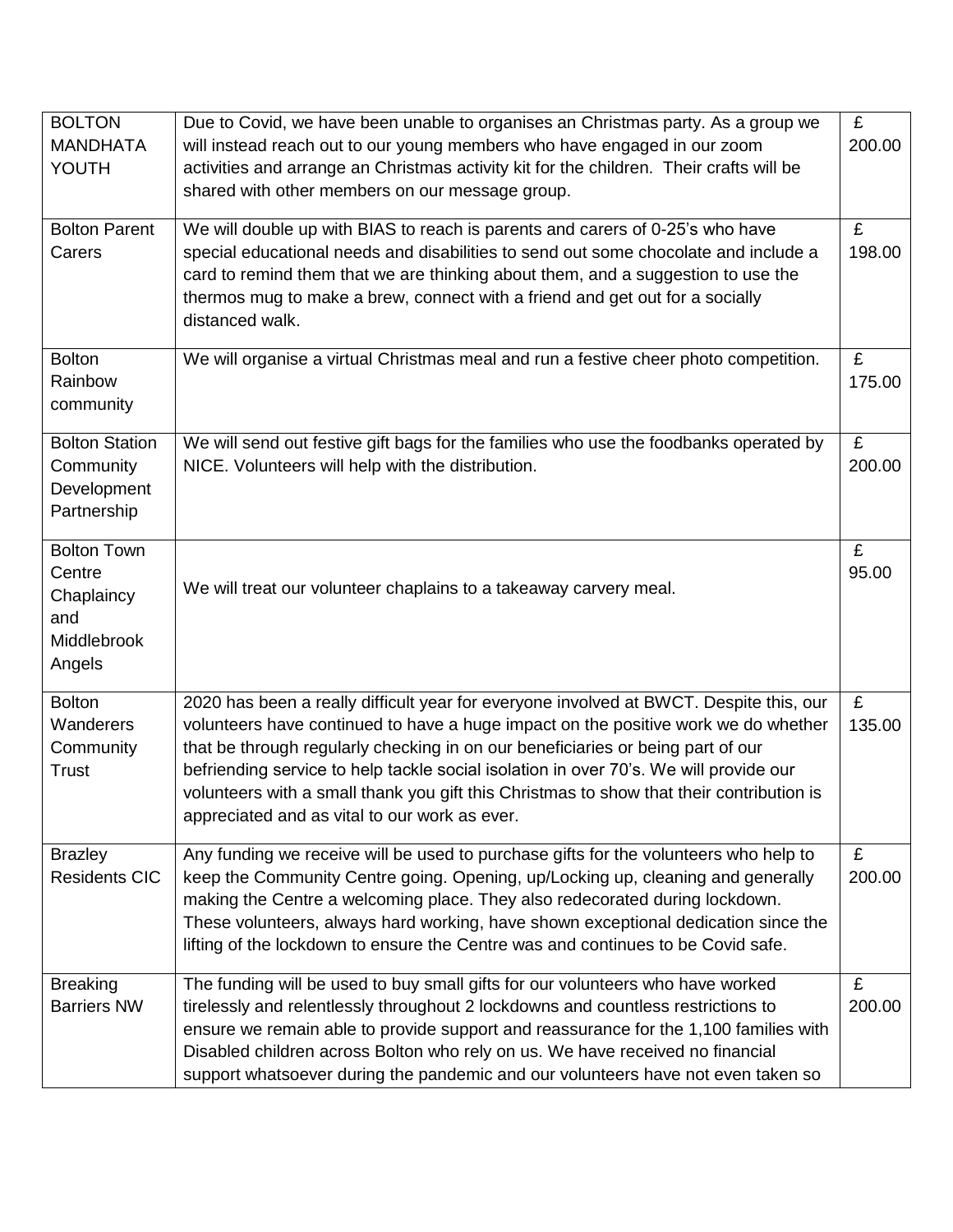|                                                                               | much as bus fares from the Charity to ensure essential payments are made and we<br>can keep going.                                                                                                                                                                                                                                                                                                                                                                                                                                                                                                                                                                                                                                                                                                                                                                                                                                                        |             |
|-------------------------------------------------------------------------------|-----------------------------------------------------------------------------------------------------------------------------------------------------------------------------------------------------------------------------------------------------------------------------------------------------------------------------------------------------------------------------------------------------------------------------------------------------------------------------------------------------------------------------------------------------------------------------------------------------------------------------------------------------------------------------------------------------------------------------------------------------------------------------------------------------------------------------------------------------------------------------------------------------------------------------------------------------------|-------------|
| <b>Bridge Church</b>                                                          | Many of them have learnt new skills and trained other volunteers during this in order<br>to reach more people. They have done all of this with a huge heart for people and we<br>would love to be able to show how appreciated they are by giving gifts to them. There<br>are individuals who have had families who have supported them as they have given a<br>lot of time up volunteering and overseeing other volunteers, so we would love to give<br>them family packages with gifts and activities for their whole family to enjoy together<br>this Christmas. We have individuals that in the midst of their own personal challenges<br>they have continued to volunteer in this area and so we would love to be able to gift<br>them with gifts that would bring joy over the festive period. We aim to drop these off<br>in festive attire to put a smile on the volunteers and their family's faces, especially for<br>the volunteers' children. | £<br>200.00 |
| <b>BSCA Lions</b><br><b>FC</b>                                                | We plan to buy each all of our 5 volunteers and 3 management committee and their<br>families a meal at their homes and share the meal over zoom. We want to do this for<br>our volunteers who are invaluable to our existing and sacrifice so much for is to be<br>able to provide physical activities through sport. Most of our volunteers are in Low<br>paid job i.e. like cleaning, factory work, and care work so they don't have much.<br>Doing something like this for them would mean lot and would show them how grateful<br>we are to them as a club. Our club is diverse and having a festive meal will be a great<br>way to increase understanding between our volunteers.                                                                                                                                                                                                                                                                    | £<br>200.00 |
| <b>BSURF</b>                                                                  | We have recently established a BSURF football team open to all members to engage<br>in promoting exercise that will involve training for fitness, skills and competition. The<br>money will be used to provide funding to support the individual members to purchase,<br>water bottles, shin pads and gloves.                                                                                                                                                                                                                                                                                                                                                                                                                                                                                                                                                                                                                                             | £<br>200.00 |
| Bury and<br><b>Bolton</b><br>ME/CFS &<br>Fibromyalcia<br><b>Support Group</b> | Festive food boxes from a local bistro delivered to the homes of my 5 fellow<br>committee members, containing sandwiches, cheese, grapes, chocolates, etc. They<br>have mostly been shielding since March, but have been supporting our members in<br>many ways, both online and by post and telephone, and have provided me with<br>wonderful moral support, too. This would give them all a boost at the end of a very<br>difficult year.                                                                                                                                                                                                                                                                                                                                                                                                                                                                                                               | £<br>113.00 |
| <b>Chris</b><br>Movement CIC                                                  | The fund will be used to drop food parcels and gift items for the lonely, widowed,<br>survivors of domestic abuse, and individuals who have made suicide attempts the<br>group are connected with - primarily within the Afro-Caribbean community in Bolton.                                                                                                                                                                                                                                                                                                                                                                                                                                                                                                                                                                                                                                                                                              | £<br>200.00 |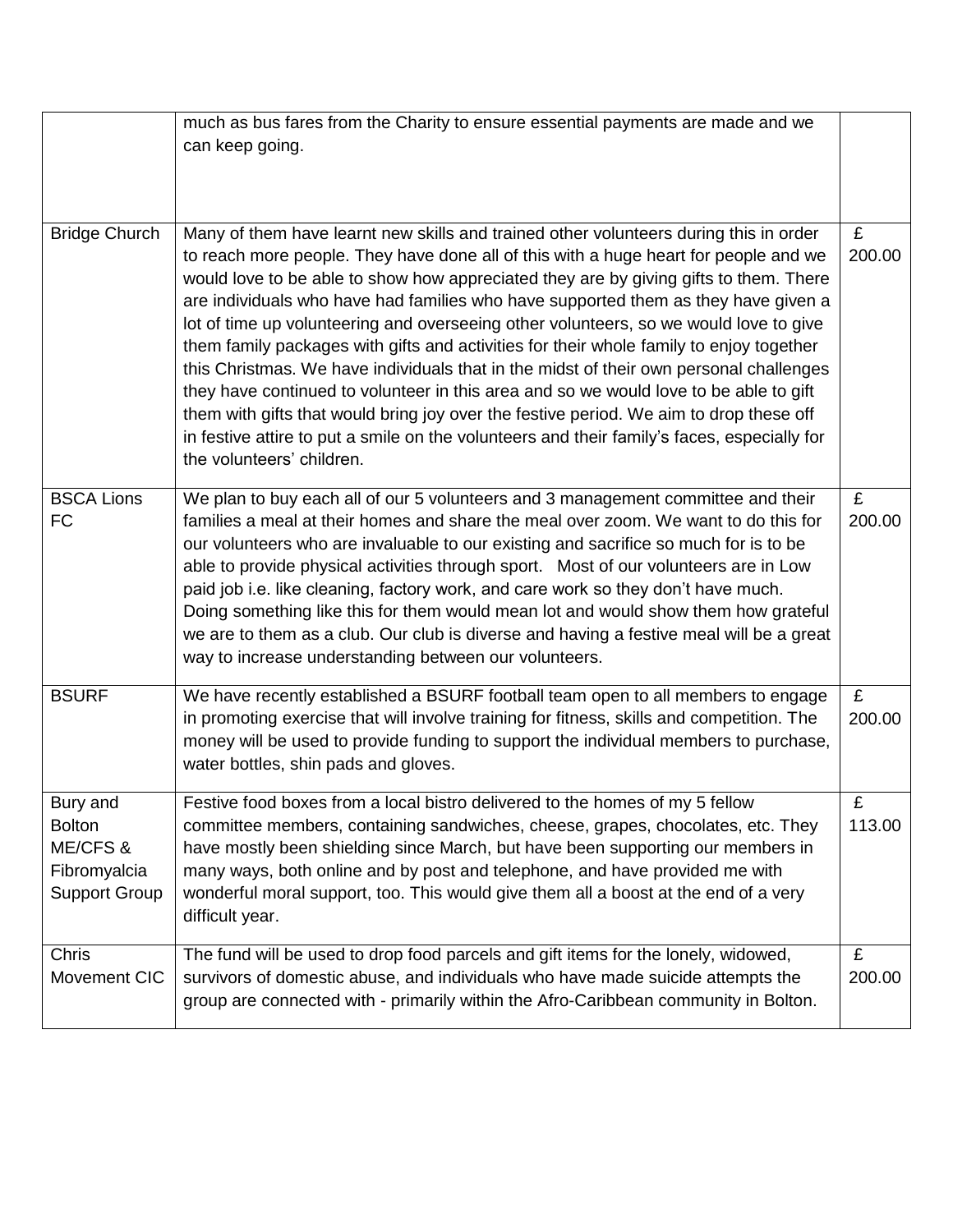| CreateBolton                                                          | We plan to give a Christmas gift to say thanks to our volunteers and to encourage<br>them as we enter a New Year. We would like to bless a combination of volunteers<br>and customers that have had a particularly difficult year and for many are still<br>isolated. We would like to give them an Amaryllis plant that they can watch grow and<br>take pictures as the months go by, which encourages them to stay in touch with us<br>and with each other. We have approached some of our volunteers who will wrap the<br>plants, deliver them and commit to staying in touch with the people they deliver to.                                            | $\overline{f}$<br>200.00 |
|-----------------------------------------------------------------------|--------------------------------------------------------------------------------------------------------------------------------------------------------------------------------------------------------------------------------------------------------------------------------------------------------------------------------------------------------------------------------------------------------------------------------------------------------------------------------------------------------------------------------------------------------------------------------------------------------------------------------------------------------------|--------------------------|
| <b>CREATIVE</b><br><b>MIND</b>                                        | Provide WINTER WARMER SURPRISE CELEBRATION & ACTIVITY PACKS to<br>helpers/volunteers/members/those shielding and unwell will receive a special activity<br>pack. Each will contain activity materials, activity sheets to share with others, half<br>time snack and keep warm items. It will be a wonderful surprise and give those an<br>interactive task! Christmas is usually a highlight for us with a Get Together Meal laid<br>on for whoever turns up BUT we have told all this is not possible. Our yearly<br>anthology is about to be published and people will also receive a free copy. All items<br>will be ovid ready and sanitised for safety. | £<br>200.00              |
| Crompton FC                                                           | Small gift for all volunteer coaches and if possible some food for an online party!                                                                                                                                                                                                                                                                                                                                                                                                                                                                                                                                                                          | £<br>200.00              |
| Daytrippers                                                           | Purchase and hand deliver (covid safe) a tin of chocolates to all our 160 registered<br>families along with a Christmas card to remind them that we are thinking of them all<br>and hopefully spread a bit of cheer.                                                                                                                                                                                                                                                                                                                                                                                                                                         | £<br>200.00              |
| Emmaus<br><b>Bolton</b>                                               | Gifts and a festive 'Thank you' to our amazing and dedicated team of volunteers!                                                                                                                                                                                                                                                                                                                                                                                                                                                                                                                                                                             | £<br>200.00              |
| Farnworth and<br><b>Kearsley Litter</b><br><b>Pickers</b>             | To reward the litter pickers with a small gift                                                                                                                                                                                                                                                                                                                                                                                                                                                                                                                                                                                                               | £<br>195.00              |
| FC Quebec<br>Park Ranger (<br>Formerly<br><b>Bolton</b><br>Nomads Fc) | We would like to provide a meal for each of our volunteers and committee members<br>to say thank you for their time and effort over the past 12 months. The meals will be<br>ordered and delivered to each volunteer and we would like all to meet up on zoom<br>and have a 'family meal' together.                                                                                                                                                                                                                                                                                                                                                          | £<br>200.00              |
| Friends of<br><b>Green Fold</b>                                       | Our volunteers are mainly parent/carers of children with SEND it would be lovely to<br>treat them to a small gift and they will benefit from the interaction with other<br>parent/carers as well.                                                                                                                                                                                                                                                                                                                                                                                                                                                            | £<br>200.00              |
| Friends of<br><b>Astley Bridge</b>                                    | To provide an illuminated festive display at the corner of Andrew Lane Astley Bridge<br>to accompany our illuminated Christmas Tree, and light up local schools art work,                                                                                                                                                                                                                                                                                                                                                                                                                                                                                    | £<br>200.00              |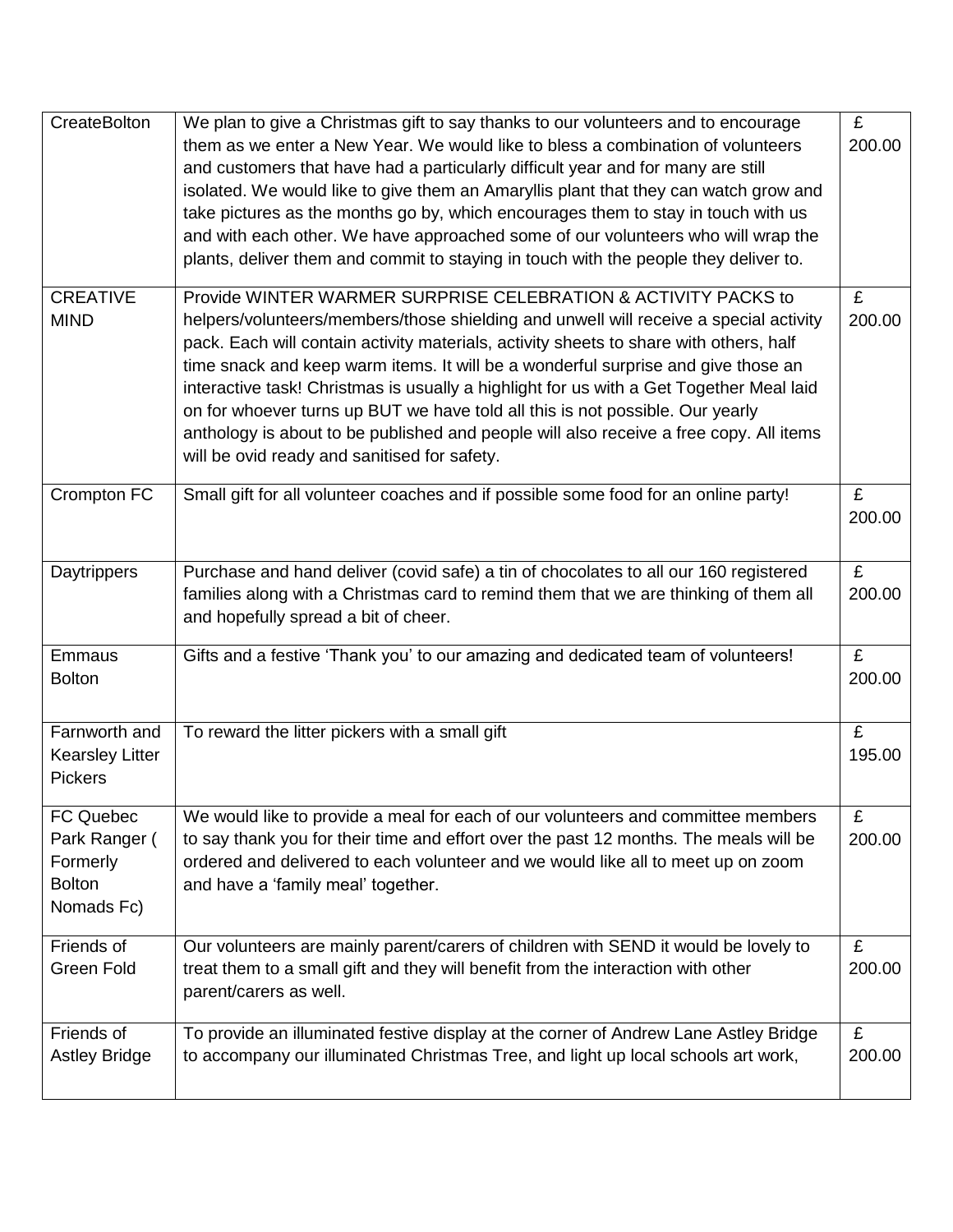|                                                 | along with festive illuminated animals. This will give a lot of socially distanced                                                                                                                                                                                                                                                                                                                                                                                                                                                                                                                                                                                                                       |             |
|-------------------------------------------------|----------------------------------------------------------------------------------------------------------------------------------------------------------------------------------------------------------------------------------------------------------------------------------------------------------------------------------------------------------------------------------------------------------------------------------------------------------------------------------------------------------------------------------------------------------------------------------------------------------------------------------------------------------------------------------------------------------|-------------|
|                                                 | pleasure for residents hopefully spreading the festive spirit to everyone                                                                                                                                                                                                                                                                                                                                                                                                                                                                                                                                                                                                                                |             |
| Friends of<br>Dixon Green<br>Park               | We plan to purchase a Christmas tree and decorations for ourselves to enjoy the park<br>that we have worked so hard on and for the wider community. Hopefully have a<br>Christmas light turn on with other festivities.                                                                                                                                                                                                                                                                                                                                                                                                                                                                                  | £<br>200.00 |
| Friends of<br>Moorgate<br><b>Primary School</b> | We want to purchase a number of Christmas themed plant pots. Recipients will be<br>asked to place them on their window sill with the 'Moorgate' sign prominently<br>displayed. We will ask that as they are going about their daily lives and they see one<br>of the planters displayed they will wave or knock on the door and have a socially<br>distanced chat with someone who they may have only ever seen on school premises<br>in the past. We are also hoping that as we bring people from different streets together<br>in this way that they may begin, in the future, to meet up outside of school events and<br>thereby strengthen community spirit after so much restriction and isolation. | £<br>199.31 |
| <b>HAFWAY</b>                                   | We will make a Christmas stocking for each of the young people and add a personal<br>gift for each of them. This is to show them that they are individually valued. These<br>stockings will be handed out to the young people at their last support session before<br>Christmas, and we plan on delivering the rest of the stockings to those who will be<br>isolating or unable to come. A significant number of our young people live with family<br>members who need to shield, plus with school bubbles being sent home, we find that<br>there are always some young people who can't attend a session but zoom in instead.                                                                          | £<br>150.00 |
| Headspace                                       | As a co-production organisation all our participants are members and they contribute<br>in any wy possible to the running of headspace so we wish to thank them all with<br>writing related Christmas gifts so they can continue recording their stand-up comedy,<br>ideas for sketches and scripts and write out spoken word poems, monologues etc.                                                                                                                                                                                                                                                                                                                                                     | £<br>200.00 |
| <b>Halliwell</b><br>Environmental<br>Ramblers   | The funds would provide the food, the pasties from Allen's Bakery and the cakes<br>would also be locally sourced where possible. There would be a need for disposable<br>plates, cups and cutlery to be Covid compliant. The event is a way of saying than<br>you to volunteers for the work carried out over the year. We would be holding the<br>event outdoors on the park as access to buildings is restricted.                                                                                                                                                                                                                                                                                      | £<br>51.10  |
| High Hopes for<br>Halliwell-being               | We want to say thanks to all our volunteers for the hard work they have done this<br>year and previous years. We would like to either buy them a small food package to<br>help them with food over the festive period.                                                                                                                                                                                                                                                                                                                                                                                                                                                                                   | £<br>200.00 |
| Inspre Serving<br>Your<br>Community             | 1. Provide gift hampers to the elderly who we have been providing food parcels to.<br>2. Give a small 'Thank you' bag with chocolates, a thank you card and provide<br>personalised T-shirts with the names of the volunteers and the community group's<br>logo.                                                                                                                                                                                                                                                                                                                                                                                                                                         | £<br>200.00 |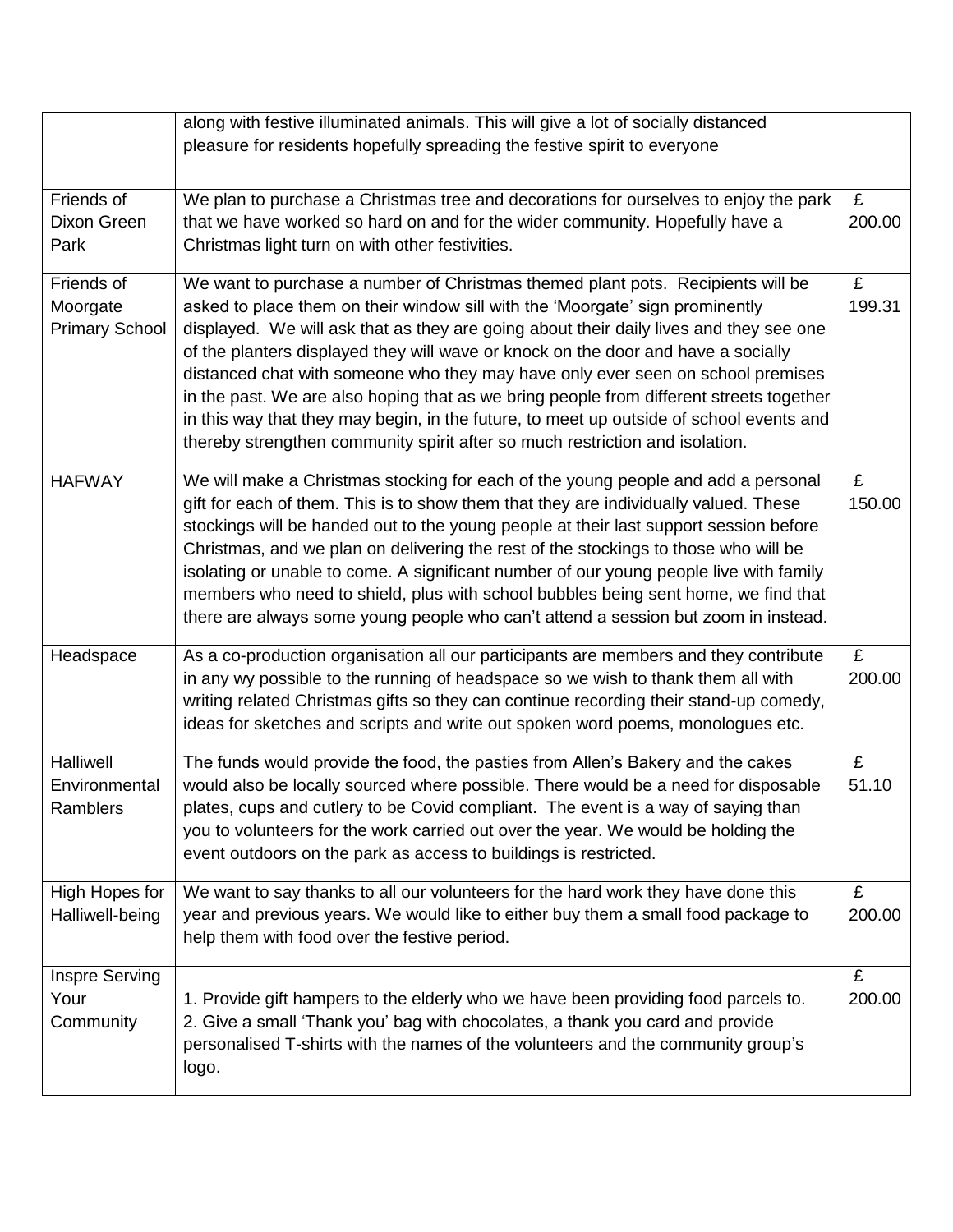| Johnson Fold<br><b>Residents</b><br>Association | I will buy a large tub of Quality St chocolates for the volunteers on the estate<br>community group                                                                                                                                                                                                                                                                                                                                                                                                                                                                                                                                                                                                                                                                                                                                                                           | £<br>200.00 |
|-------------------------------------------------|-------------------------------------------------------------------------------------------------------------------------------------------------------------------------------------------------------------------------------------------------------------------------------------------------------------------------------------------------------------------------------------------------------------------------------------------------------------------------------------------------------------------------------------------------------------------------------------------------------------------------------------------------------------------------------------------------------------------------------------------------------------------------------------------------------------------------------------------------------------------------------|-------------|
| <b>Kings People</b><br>church                   | We are hosting a special online quiz-shindig-celebration party for all our volunteers<br>who have given their time, energy, resources in what has been such an odd year.<br>The event is being held on Tuesday 15 <sup>th</sup> December 8-9.30pm and is named The<br>Big Holly Jolly Team Night Christmas Shindig Quiz Covid Secure Stay In, Go Out<br>Zoom-athon. With the funding we would love to give each volunteer a little gift (which<br>will either be posted, hand delivered or collected) as well as purchasing prizes for the<br>event for the winning team and best festive fancy dress.                                                                                                                                                                                                                                                                        | £<br>200.00 |
| <b>KRIMMZ Girls</b><br>Youth Club               | We will gift our volunteers with thank you packs for their continuous support given to<br>our young people over the pandemic. They have been on call for the young people<br>supporting them mentally and emotionally. We know and recognise how much time<br>and effort this takes on the volunteers themselves, alongside managing social<br>distancing and adhering to government guidelines.                                                                                                                                                                                                                                                                                                                                                                                                                                                                              | £<br>180.00 |
| Lend a Hand                                     | I really want to give the amazing volunteers at Lend a Hand a little treat They have<br>worked tirelessly to support their community since the group started in March they<br>have helped with Shopping, Picking up Prescriptions, Transport Services, Dog<br>Walking, Friendly Phone Calls and even Knocking down a Shed all without any<br>funding at all they are incredible peopleand it would be lovely to be able to say<br>Thank you.                                                                                                                                                                                                                                                                                                                                                                                                                                  | £<br>200.00 |
| Live From<br>Worktown                           | we will orgaise an online celebration for members, volunteers and partners in the<br>form of an on-line 'Cultural Cabaret' on December 17th featuring music, comedy and<br>poetry from those that have contributed to our on-line activities over the lockdown<br>and help them to stay connected. Many are isolated with not being able to perform<br>live over this time. A professional Zoom licence is needed to operate over 40<br>minutes.                                                                                                                                                                                                                                                                                                                                                                                                                              | £<br>193.88 |
| Love<br>Stoneclough<br><b>Action Group</b>      | We have been clearing overgrown areas all through the year and would use some of<br>the money to buy our volunteers thorn proof leather gloves as a token of appreciation<br>and enable our work to continue through the winter. We would like to buy some<br>battery powered Christmas lights to decorate our community garden "The Square"<br>which we have created this year on Stoneclough Road, so that people walking up the<br>hill have something nice to look at if they sit on the bench there to catch their breath.<br>We will also set up a Swedish Tomte trail (Tomtes are gonks). We will give each<br>Tomte a name and will encourage people to photograph them and post them on our<br>Facebook group (lovestonecloughactiongroup), to see if anyone can find all 12. We<br>hope this might encourage people to get out and about over the Christmas period. | £<br>188.00 |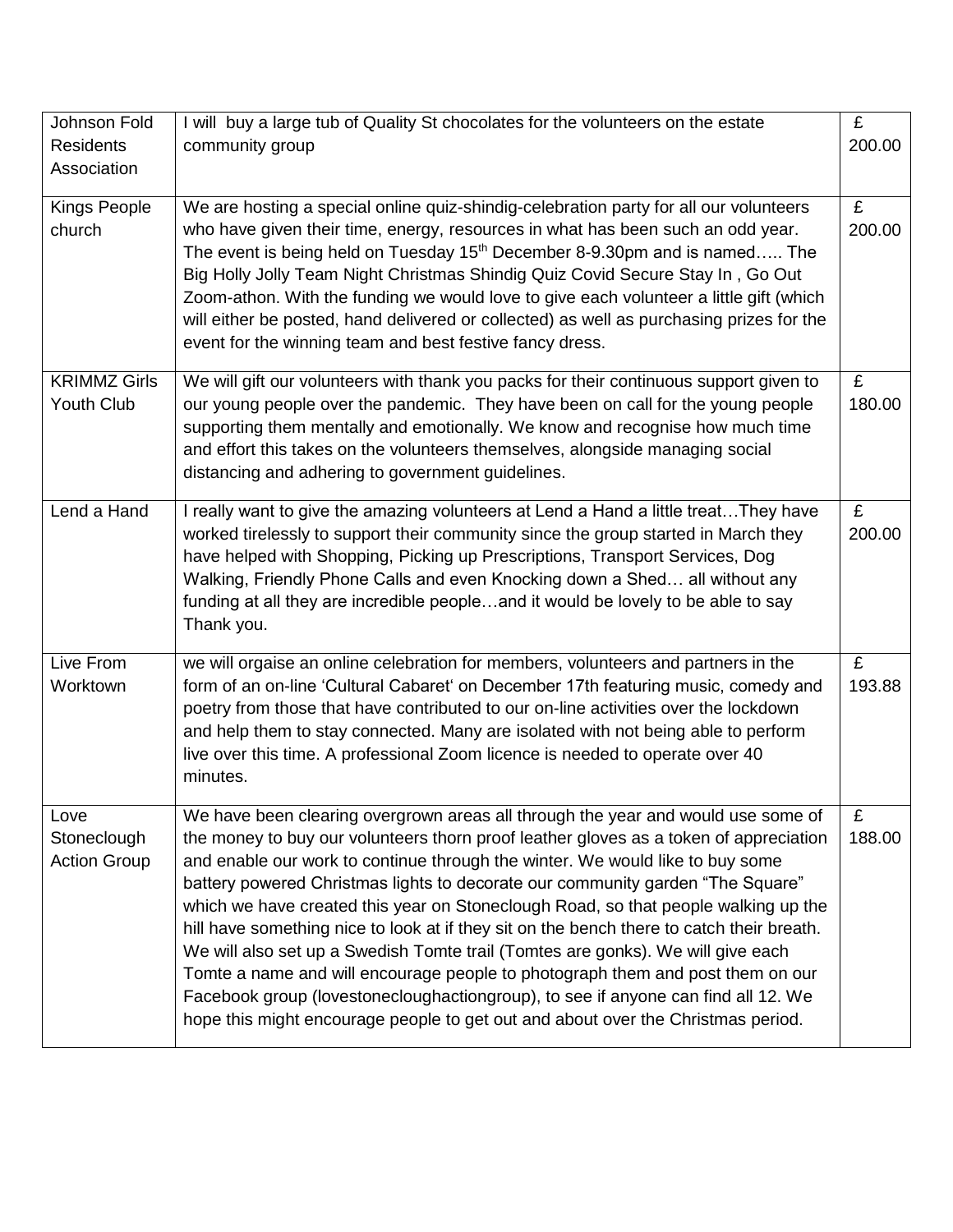| <b>Markland Hill</b><br>Racquets Club<br><b>MhIST</b>    | We will provide custom made Christmas hampers for some of our members and<br>committee members (across our 3 sports) who have given so much during this year<br>by cleaning the club for free, volunteering their time for free to coach members when<br>only coaching was allowed inside (Tier 3 etc). Also, we have several committee<br>members who have gone above and beyond the call of duty for helping to keep the<br>club running whilst the staff have been on furlough and dealing with situations which<br>no one anticipated.<br>Have some entertainment at each self-help group in the week before Christmas. We<br>will use the money to buy small prizes/sweets. People have expressed an interest in<br>playing some games and having some mince pies. This year more of our members<br>than ever will be alone on Christmas day and even though we cannot all meet<br>together we can meet in our usual socially distanced groups | £<br>200.00<br>£<br>200.00 |
|----------------------------------------------------------|-----------------------------------------------------------------------------------------------------------------------------------------------------------------------------------------------------------------------------------------------------------------------------------------------------------------------------------------------------------------------------------------------------------------------------------------------------------------------------------------------------------------------------------------------------------------------------------------------------------------------------------------------------------------------------------------------------------------------------------------------------------------------------------------------------------------------------------------------------------------------------------------------------------------------------------------------------|----------------------------|
| New Bury<br>Vision                                       | This year due to Covid-19 pandemic and current restrictions in place we are unable<br>to organize our Christmas lunch at the New Bury Ucan centre and unfortunately not<br>all of our volunteers has IT equipment or internet access to do a virtual meeting. All of<br>the volunteers continued to promote Bolton at Home and the Ucan services and they<br>made loads of the referrals during the pandemic. We will show how we appreciate<br>their hard work by giving them gift vouchers this Christmas.                                                                                                                                                                                                                                                                                                                                                                                                                                        | £<br>200.00                |
| Over Hulton<br>Community<br>Group                        | We are going to make a little Christmas hamper for all our litter-pickers and volunteer<br>gardeners. Secondly - for Halloween we staged a Scavenger Hunt quiz and we ware<br>to do the same for Christmas. Families have to find "hidden" posters on the estate,<br>answer a question and all the answers make a message. They take the answer<br>sheets in to our local store. They will be given a chocolate treat when they collect<br>their sheets and also when they submit their completed sheets. This encourages<br>families to get out and take exercise.                                                                                                                                                                                                                                                                                                                                                                                 | £<br>200.00                |
| <b>Positive Vibes</b><br>Community<br>Youth Club         | Purchasing gifts for volunteers & members that will be dropped off at houses plus<br>hosting a virtual party                                                                                                                                                                                                                                                                                                                                                                                                                                                                                                                                                                                                                                                                                                                                                                                                                                        | £<br>200.00                |
| <b>Reach Family</b><br>Project                           | We plan to host a virtual zoom bingo game with our volunteers as a fun Christmas<br>social. We want to be able to thank the volunteers and also give them an opportunity<br>to get to know each other even though we arent able to physically meet yet. We'd like<br>to use the funding to purchase prizes which will be their thankyou gi□s. (obviously<br>there is no cost to the bingo)                                                                                                                                                                                                                                                                                                                                                                                                                                                                                                                                                          | £<br>200.00                |
| S.S. Simon &<br>Jude's<br>Amateur<br>Dramatic<br>Society | As with most theatrical groups we have been unable to stage any productions since<br>February 2020 and during the current lockdown we took the decision to cancel our<br>Christmas get-together for all members and volunteers and to postpone our February<br>pantomime. This has left us with extremely disappointed Junior members, as many<br>do not attend any other drama outlets. Plus several of our Senior members are<br>feeling isolated. As a result, we would like to purchase and deliver small gifts to all                                                                                                                                                                                                                                                                                                                                                                                                                          | £<br>145.00                |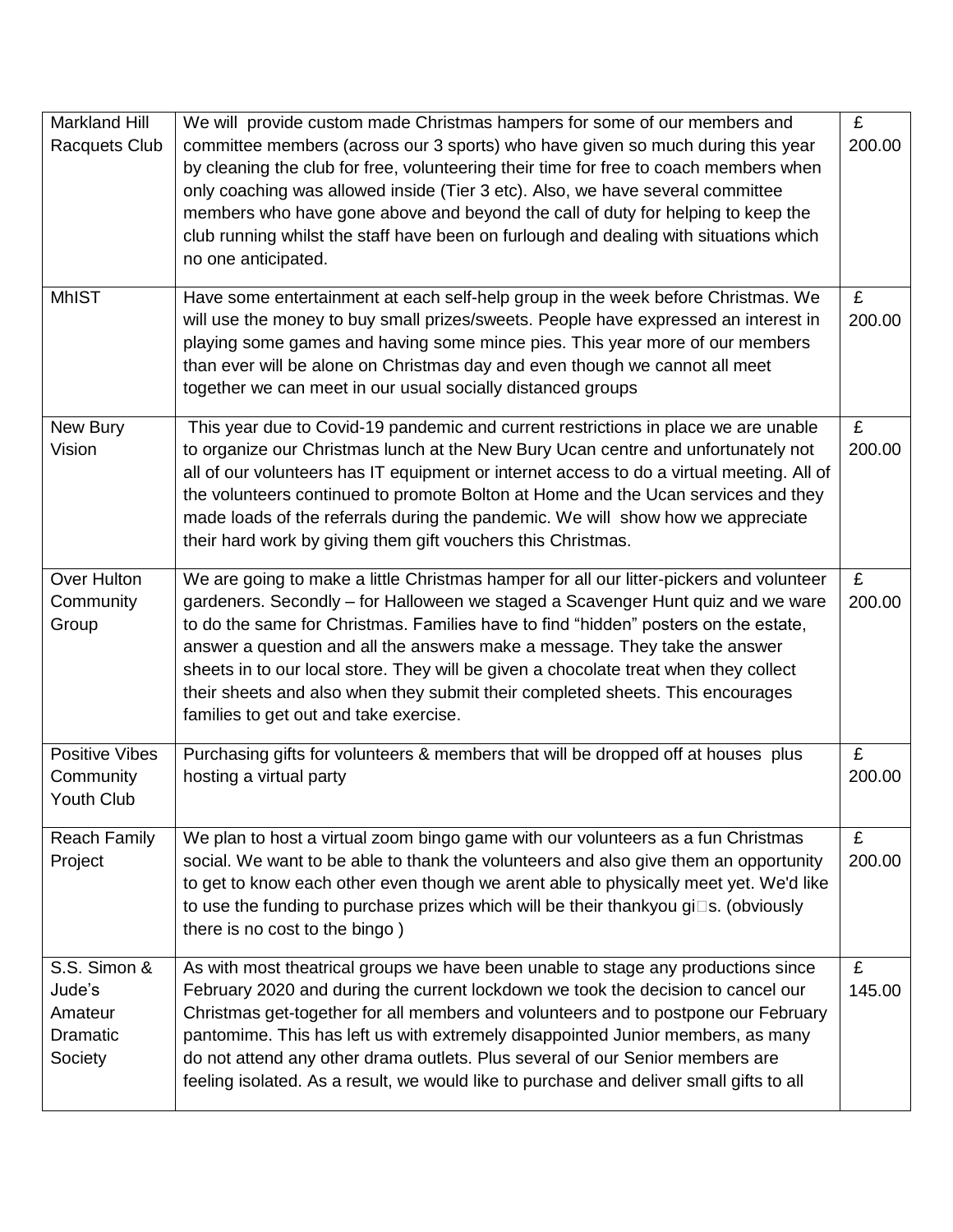|                               | these people to support them at this time and to assure them that we are still a viable<br>society and that we will rely on their talents in the future.                                                                                                                                                                                                                                                                                                                                                                                                                                                                                                                                                                                                                                                                                                                                                                                                                                                    |             |
|-------------------------------|-------------------------------------------------------------------------------------------------------------------------------------------------------------------------------------------------------------------------------------------------------------------------------------------------------------------------------------------------------------------------------------------------------------------------------------------------------------------------------------------------------------------------------------------------------------------------------------------------------------------------------------------------------------------------------------------------------------------------------------------------------------------------------------------------------------------------------------------------------------------------------------------------------------------------------------------------------------------------------------------------------------|-------------|
| Sapphire<br>Partnership       | Isolation and loneliness are high on the list of risk factors that we have identified and<br>the link between these and mental health are increasing. Considering the impact that<br>these risks, the lockdown measures and the restrictions will mean for this group in<br>particular, we are keen to put in place an intervention that will best support the young<br>people during the 2 week period over Christmas when our provision is closed for the<br>holidays. We want to provide each person with a journal to record thoughts and<br>feelings in. We have researched and found a website that has a resource we feel is<br>appropriate for their varied needs (The Big Life Journal). We will introduce the<br>concept in a group discussion prior to the holiday and pick it up again once we return<br>after Christmas. This will provide us with a platform to address how talking about<br>things can impact positively on their wellbeing.                                                 | £<br>200.00 |
| Senior<br>Solutions           | With the funding we will purchase small gifts for our volunteers over the festive<br>period. We are also planning to hold an online quiz night and party to celebrate their<br>achievements and all the support they give to this organisation, even more so during<br>the Covid-19 pandemic, as all our usual parties will not happen. For those unable to<br>attend we will distribute the quizzes in other forms. We will also send Christmas<br>cards, letters and poems to all clients and volunteers. The funding will also help to put<br>together some activity packs for our clients who are isolated at the moment which will<br>be delivered out by staff and volunteers.                                                                                                                                                                                                                                                                                                                        | £<br>200.00 |
| Sevadal of<br><b>Bolton</b>   | We will purchase a small gift for our Volunteers.                                                                                                                                                                                                                                                                                                                                                                                                                                                                                                                                                                                                                                                                                                                                                                                                                                                                                                                                                           | £<br>200.00 |
| Supported<br><b>Steps CIC</b> | Supported Steps would host a series of Covid-safe group workshops where<br>vulnerable members of our community may come along and create handmade<br>Christmas gifts or favours to give to family, friends, or those who might be<br>experiencing social isolation or other means of deprivation in our local area. As an<br>organisation who hosts weekly wellbeing walks in our local community, it would be<br>nice to incorporate any gift making we do into these, where our walk participants may<br>give gifts out to strangers as we walk, as a kind gesture and a way of reminding local<br>residents of the value of community spirit. As well as supporting those in our local<br>community, it would also be wonderful for us to use a small part of the funds to create<br>some gift hampers for our support workers and volunteers, whom have worked<br>extremely hard throughout the past few months, and definitely deserve a special<br>token of kindness to say thank you this Christmas. | £<br>197.50 |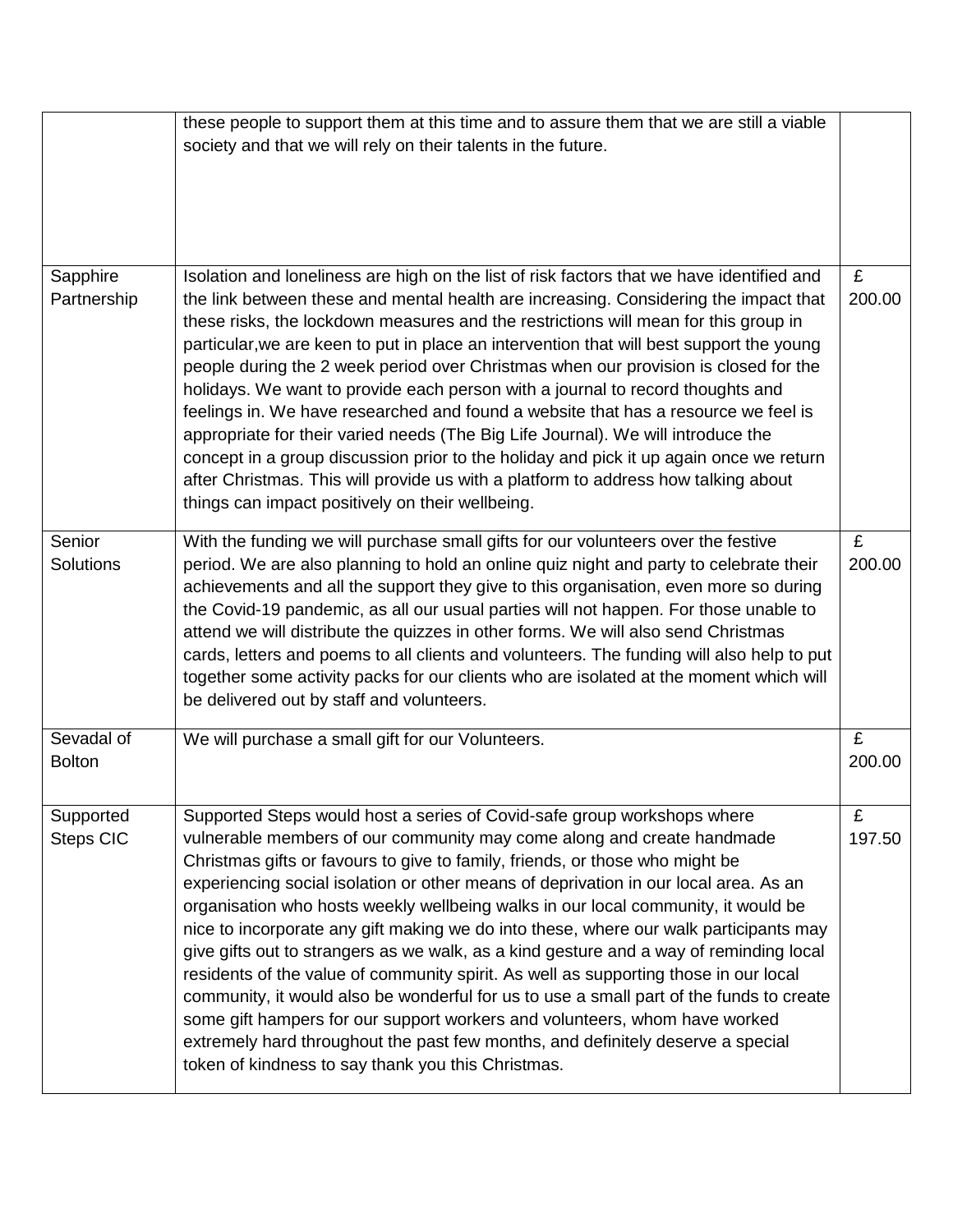| Supporting                        | We plan to make care boxes for both our volunteers and ladies in the Bolton                                                                                                                                                                                                                                                                                                                                                                                                                                                                                                                                                                                                              | £           |
|-----------------------------------|------------------------------------------------------------------------------------------------------------------------------------------------------------------------------------------------------------------------------------------------------------------------------------------------------------------------------------------------------------------------------------------------------------------------------------------------------------------------------------------------------------------------------------------------------------------------------------------------------------------------------------------------------------------------------------------|-------------|
| Factors                           | community, containing, pamper products and wellbeing activities.                                                                                                                                                                                                                                                                                                                                                                                                                                                                                                                                                                                                                         | 200.00      |
| The Great<br>Lever Voice          | We would like to give a bag with all cleansing products similar to the packs you can<br>purchase if you were going abroad on a plane. We feel these will be really useful and<br>personal to each young person. They have been learning about a healthy lifestyles<br>and looking after their bodies. We will embroider their initials on each bag so it makes<br>them more personal. This activity comes under                                                                                                                                                                                                                                                                          | £<br>160.00 |
| The Life<br><b>Support Group</b>  | The Group members have requested some kind of Christmas party. We have still<br>been holding face to face meetings of up to 15 in the recent lockdown which has<br>been massively beneficial. The funds would help provide food and drink for the event<br>which would be held at one of our usual Wednesday evening meetings in December.<br>We would order a take away or cold buffet (yet to be decided by the members). We<br>will also buy the members a small Christmas gift with the funds. Just a small token to<br>show them how special they are.                                                                                                                              | £<br>195.00 |
| The VI Dream<br>Team              | Our community group supports families with children with a visual impairment in<br>Bolton. We have found that that the Covid restrictions have made it very difficult for<br>families to access sensory resources for their children and we want to support them<br>by putting together packs of sensory resources which can be used at home and<br>returned to school in a sealed box, left for three days and then disinfected to be<br>rotated to another family. Especially the families with younger children and the<br>families with children with complex needs need this support to allow them to add<br>quality and variation to what they can do with their children at home. | £<br>200.00 |
| <b>Tonge Moor</b><br>Men In Sheds | We are hoping to put together around 13 Christmas hampers for the group members.<br>It's to bring a little bit of festive cheer into their homes on Christmas day as the group<br>haven't met since March of this year and it's been though for the group not having the<br>social contact they were used to having by attending twice a week.                                                                                                                                                                                                                                                                                                                                           | £<br>200.00 |
| Transforming<br>Lives Group       | We will give a small gift for Christmas to our most needed and most vulnerable who<br>may be struggling over the festive period with isolation or no family or might be self<br>isolating through underlying health issues. A gift bag with some treats Christmas card<br>but most importantly some life saving contact numbers for services if they may<br>require them for example crisis team mental health services Samaritans NHS help<br>lines etc.                                                                                                                                                                                                                                | £<br>200.00 |
| <b>Trust Music</b>                | We would use the funding to hold a Zoom Christmas Gathering for our 176 adult<br>studio members, 16 volunteers, 6 tutors, 2 staff and 10 trustees as we have not been<br>able to be together since the first lockdown. We would use the £200 to pay for a self-<br>employed artist who we all know are struggling to find work as our theatres are<br>closed, using the principle to pay forward, we would engage a magician to entertain<br>us at the gathering. Our guests would arrive in our Festive Christmas Zoom Waiting<br>Room and are welcomed into the Gathering with Christmas music playing in the                                                                          | £<br>200.00 |